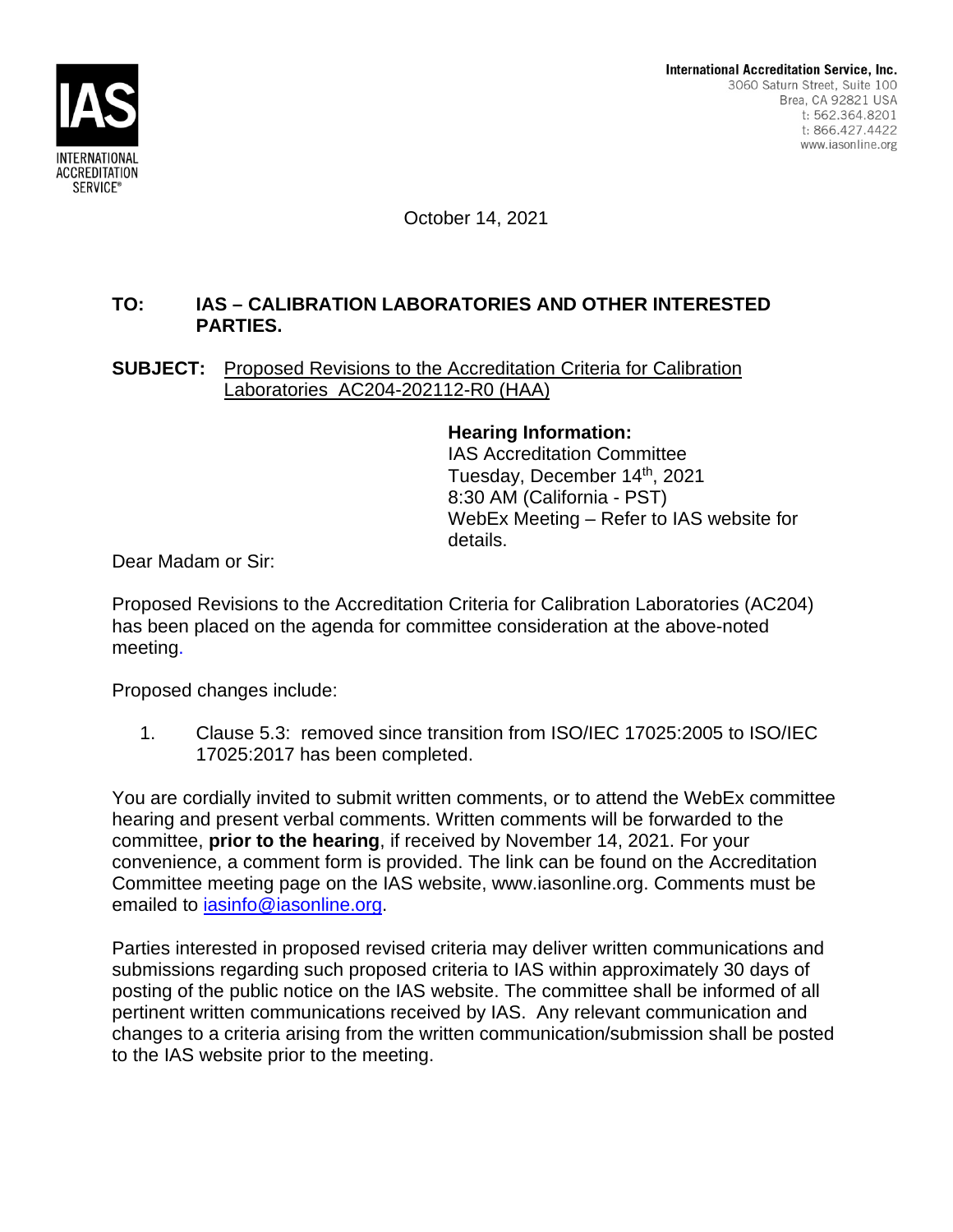Participants at the accreditation committee meetings shall have the opportunity to speak on the proposed criteria to provide information to the committee. Committee meetings are generally held by electronic means. Participants are responsible to ensure access to appropriate computer equipment, software, and internet connectivity to ensure effective participation during the meeting.

Your cooperation is requested in forwarding to IAS, as noted above, all material directed to the committee. Prior to the hearing, parties interested in the deliberations of the committee should refrain from communicating, whether in writing or verbally, with committee members regarding agenda items. The committee reserves the right to refuse communications that do not comply with this request.

If you have any questions, please contact IAS at 562-364-8201. You may also reach us by e-mail at iasinfo@iasonline.org.

Yours very truly,

Rei natten

Raj Nathan President

Enclosures: Proposed Revised AC204

cc: Accreditation Committee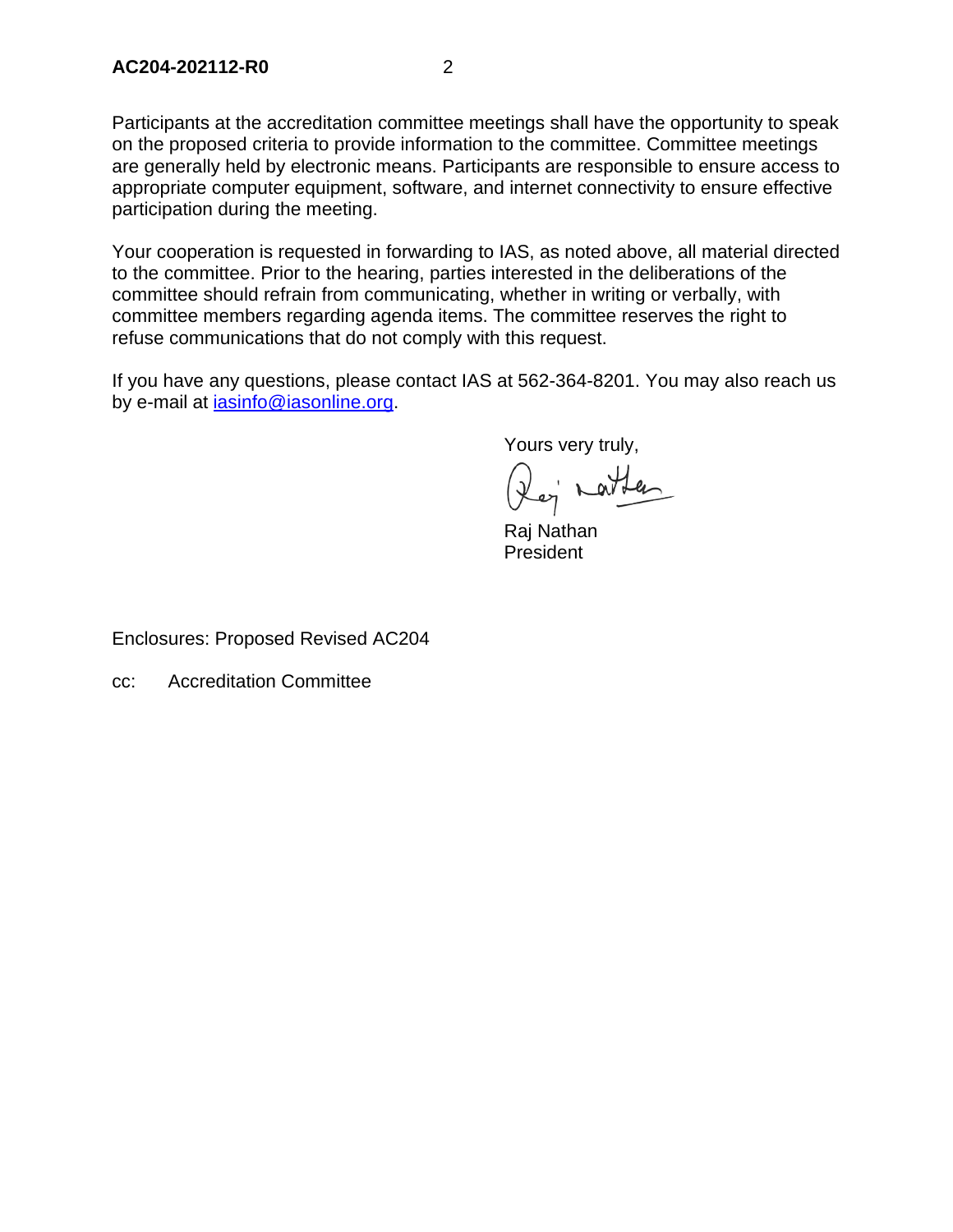

|                | PROPOSED REVISIONS TO THE ACCREDITATION CRITERIA FOR CALIBRATION                                   |
|----------------|----------------------------------------------------------------------------------------------------|
| $\overline{2}$ | <b>LABORATORIES</b>                                                                                |
| 3              |                                                                                                    |
| $\overline{4}$ | <b>AC204</b>                                                                                       |
| 5              |                                                                                                    |
| 6              |                                                                                                    |
|                | Proposed October 14, 2021                                                                          |
| 8              |                                                                                                    |
| 9              |                                                                                                    |
| 10             | <b>PREFACE</b>                                                                                     |
| 11<br>12       |                                                                                                    |
|                |                                                                                                    |
| 13             | The attached accreditation criteria have been proposed to provide all interested parties with an   |
| 14             | opportunity to comment. These criteria may be further revised as needed. The criteria are          |
| 15             | developed and adopted following public hearings conducted by the International Accreditation       |
| 16             | Service, Inc. (IAS), Accreditation Committee and are effective on the first of the month following |
| 17             | approval by the Accreditation Committee, but no earlier than 30 days following the approval.       |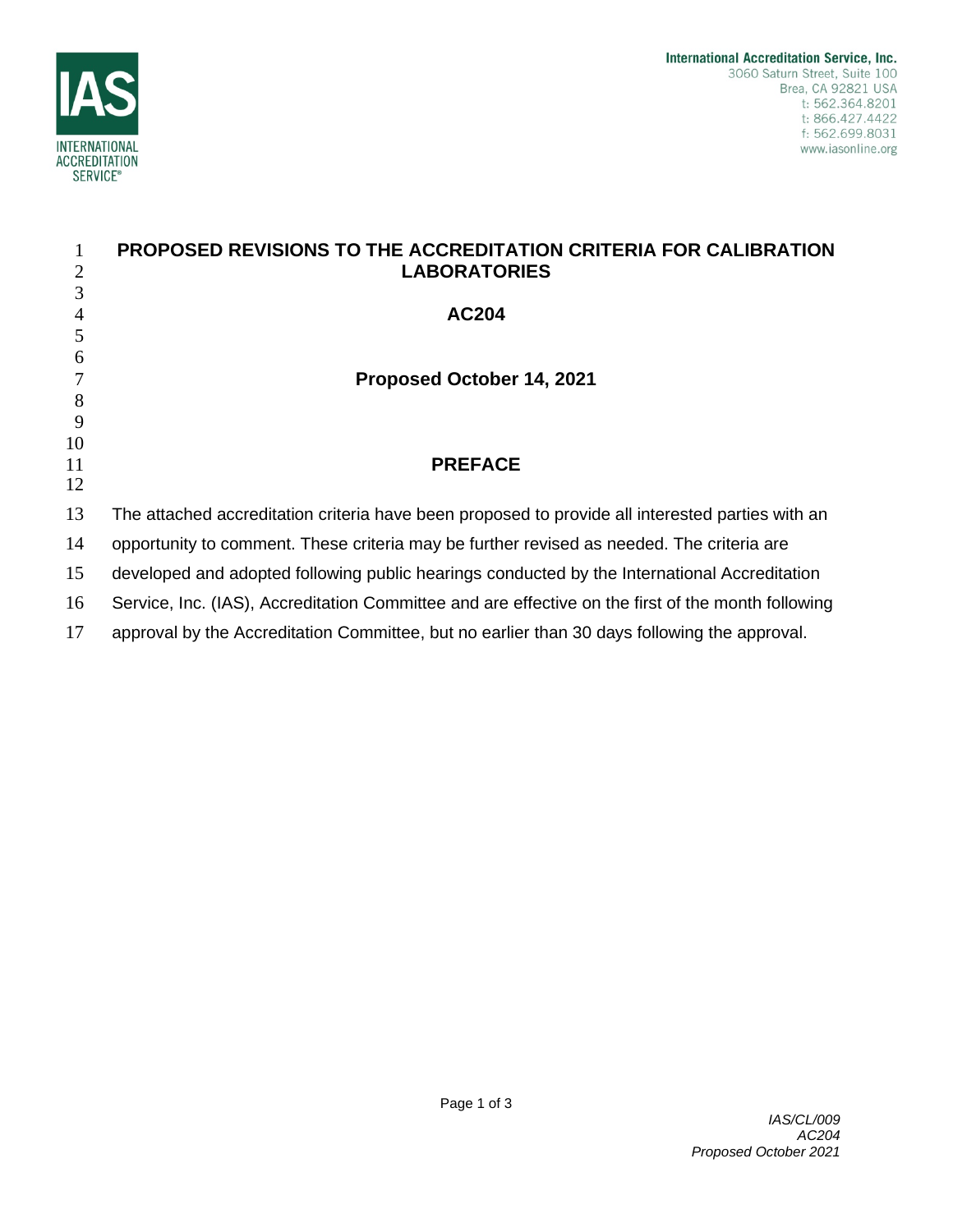| 18       |    | <b>PROPOSED REVISIONS TO THE ACCREDITATION CRITERIA FOR CALIBRATION LABORATORIES</b>                                  |
|----------|----|-----------------------------------------------------------------------------------------------------------------------|
| 19       |    |                                                                                                                       |
| 20       | 1. | <b>INTRODUCTION</b>                                                                                                   |
| 21       |    | 1.1. Scope: These criteria set forth the requirements for obtaining and maintaining International                     |
| 22       |    | Accreditation Service, Inc. (IAS), Calibration Laboratory accreditation. These criteria                               |
| 23       |    | supplement the IAS Rules of Procedure for Calibration Laboratory Accreditation.                                       |
| 24       |    |                                                                                                                       |
| 25       |    | 1.2. Normative and Reference Documents: Publications listed below refer to current editions                           |
| 26       |    | (unless otherwise stated).                                                                                            |
| 27<br>28 |    | ISO/IEC Standard 17025, General requirements for the competence of testing and<br>1.2.1.<br>calibration laboratories. |
| 29       |    | ILAC-P9, ILAC Policy for Participation in Proficiency Testing Activities.<br>1.2.2.                                   |
| 30       |    | ISO/IEC Standard 17000, Conformity assessment - Vocabulary and general<br>1.2.3.                                      |
| 31       |    | principles.                                                                                                           |
| 32       |    | ILAC-P10, ILAC Policy on Metrological Traceability of Measurement Results.<br>1.2.4.                                  |
| 33       |    | 1.2.5.<br>ILAC-P14, ILAC Policy for Measurement Uncertainty in Calibration                                            |
| 34       |    |                                                                                                                       |
| 35       | 2. | <b>DEFINITIONS</b>                                                                                                    |
| 36       |    | Applicable definition of ISO/IEC Standard 17000 series apply.                                                         |
| 37       |    |                                                                                                                       |
| 38       |    | 3. ELIGIBILITY                                                                                                        |
| 39       |    | Accreditation services are available to calibration laboratories that:                                                |
| 40       |    | 3.1. Perform calibrations of its own company (internal).                                                              |
| 41       |    | 3.2. Perform calibrations of products of external organizations (external).                                           |
| 42       |    |                                                                                                                       |
| 43       |    | 4. REQUIRED BASIC INFORMATION                                                                                         |
| 44       |    | Calibration laboratories must demonstrate compliance with the following requirements:                                 |
| 45       |    | 4.1. ISO/IEC Standard 17025, General requirements for the competence of testing and calibration                       |
| 46       |    | laboratories.                                                                                                         |
| 47       |    | 4.2. IAS Rules of Procedure for Calibration Laboratory Accreditation.                                                 |
| 48       |    | 4.3. ILACP9, ILAC Policy for Participation in Proficiency Testing Activities.                                         |
| 49       |    | 4.4. ILAC-P10, ILAC Policy on Metrological Traceability of Measurement Results.                                       |
| 50       |    | 4.5. ILAC-P14, ILAC Policy for Measurement Uncertainty in Calibration.                                                |
| 51       |    | 4.6. Relevant IAS policy documents:                                                                                   |
| 52       |    | 4.6.1.IAS/CL/014 IAS Policy on Calibration, Traceability, and Measurement Uncertainty for                             |
| 53       |    | <b>Calibration Laboratories</b>                                                                                       |
| 54       |    | 4.6.2.IAS/TL-CL/026 Policy on Off-Site Testing/Calibration                                                            |